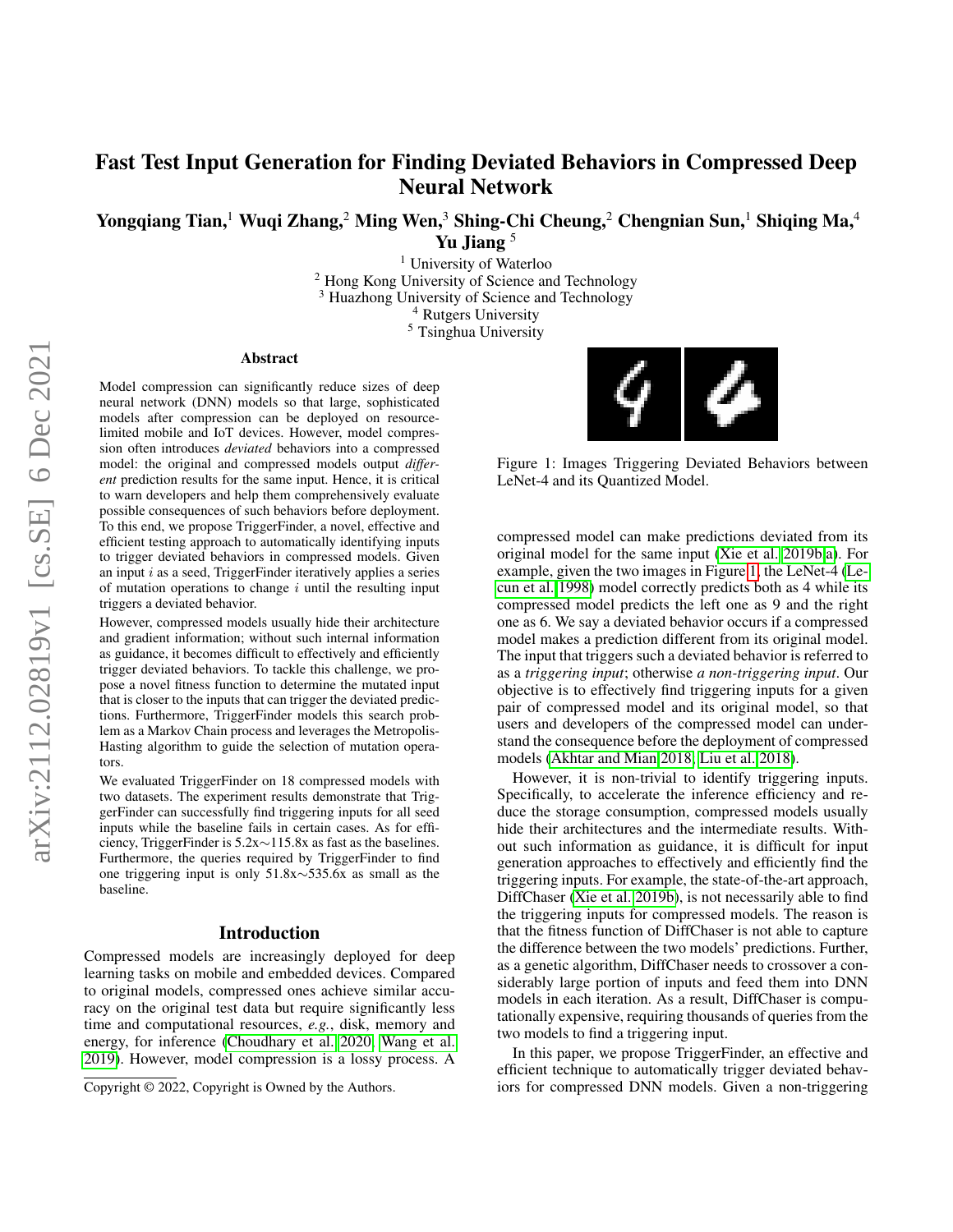input seed, TriggerFinder mutates it successively until a triggering input is found. The mutation is guided by a specially designed fitness function, which measures (1) the difference between the prediction outputs of the original and compressed model, and (2) whether the input triggers a previously unobserved states of two models. The fitness function of TriggerFinder does not require the model's intermediate results, and thus TriggerFinder can be applied to any compressed model. Unlike DiffChaser, TriggerFinder only selects one mutation operator and generates one mutated input at each iteration, resulting in much less queries than DiffChaser. To achieve this, TriggerFinder models the selection of mutation operators as a Markov Chain process and adopts the Metropolis-Hastings (MH) algorithm [\(Kass et al.](#page-7-4) [1998\)](#page-7-4) to guide the selection. Specifically, TriggerFinder prefers a mutation operator that is likely to enlarge the fitness function value of subsequent mutated inputs.

To evaluate TriggerFinder, we conduct the experiments using 18 pairs of models (*i.e.* the original model and its compressed one) on 2 datasets, MNIST [\(LeCun and Cortes](#page-7-5) [2010\)](#page-7-5) and CIFAR-10 [\(Krizhevsky, Nair, and Hinton 2009\)](#page-7-6). The compressed models are prepared by diverse representative techniques: weight pruning [\(Li et al. 2017;](#page-7-7) [Han et al.](#page-7-8) [2015\)](#page-7-8), quantization [\(Zhou et al. 2017;](#page-8-3) [Rastegari et al. 2016\)](#page-8-4) and knowledge distillation [\(Polino, Pascanu, and Alistarh](#page-8-5) [2018;](#page-8-5) [Mishra and Marr 2018\)](#page-8-6). The model architectures include both small- and large-scale ones, from LeNet to VGG-16. We use DiffChaser, the state-of-the-art blackbox approach as a baseline for comparison.

We evaluate the effectiveness and efficiency of TriggerFinder. For effectiveness, we feed a fixed number of seed inputs to TriggerFinder and measure the ratio of seed inputs given which TriggerFinder can successfully generate triggering inputs. For efficiency, we measure the time and queries that TriggerFinder needs to find one triggering input given a seed input. We repeat each experiment five times using five sets of seed inputs.

TriggerFinder achieves 100% success rate while the baseline DiffChaser cannot generate triggering inputs for some seed inputs. On average, TriggerFinder can generate a triggering input within in 0.28s while the baseline needs more than 4.96s. Further, the number of queries needed by TriggerFinder is much smaller. TriggerFinder is also able to find one triggering input with an average of 24.97 queries while DiffChaser needs 4,059.53.

In summary, this paper makes the following contributions.

- 1. We propose a novel method by leveraging a novel fitness function and the MH algorithm to find the triggering input for original DNN models and the compressed ones.
- 2. We implement TriggerFinder as a tool and collect a benchmark to facilitate related future researches.
- 3. We conduct experiments on TriggerFinder and the stateof-the-art technique. Evaluation results show that TriggerFinder significantly outperforms the state-of-the-art technique in terms of both effectiveness and efficiency.

# **Preliminary**

## Annotations

Let f denote a DNN model designed for single-label classification, and g denote a corresponding compressed model. Given an arbitrary input  $x$ , model  $f$  outputs a probability vector  $f(x) = [p_1, p_2, p_3, \cdots, p_n]$ , where *n* is the total number of all possible classification labels. We refer to the highest probability in  $f(x)$  as *top-1 probability* and denote it as  $p_{f(x)}$ . We refer to the label whose probability is  $p_{f(x)}$  in  $f(x)$  as *top-1 label* and denote it as  $l_{f(x)}$ . Similarly, the probability vector of the compressed model, the top-1 probability and its label are denoted as  $g(x) = [p'_1, p'_2, p'_3, \cdots, p'_n]$ ,  $p_{g(x)}$  and  $l_{g(x)}$ , respectively.

We assume that compressed model  $g$  is a blackbox and only the information  $g(x)$ ,  $p_{g(x)}$  and  $l_{g(x)}$  are available [\(Guo](#page-7-9) [et al. 2019;](#page-7-9) [Cheng et al. 2019;](#page-7-10) [Bhagoji et al. 2018;](#page-7-11) [Shi,](#page-8-7) [Wang, and Han 2019\)](#page-8-7). The reason is that in practice, the intermediate results of compressed models, such as activation values and gradients, are not available due to the lack of such API support in deep learning frameworks. Modern deep learning frameworks, such as TensorFlow Lite and ONNX Inference, usually only provide APIs for end-to-end inference of the compressed model, instead of the acquisition of intermediate results. Moreover, if the compressed model under test requires special devices such as mobile phone, accessing the intermediate results requires the support from system vendors, which is not always feasible. Therefore, it is impractical to adopt test generation approaches designed for DNN models, such as DeepHunter [\(Xie et al. 2019a\)](#page-8-2), DeepGauge [\(Ma et al. 2018\)](#page-7-12), DeepXplore [\(Pei et al. 2017\)](#page-8-8) and so on [\(Kim, Feldt, and Yoo 2019;](#page-7-13) [Tian et al. 2018\)](#page-8-9). Further, the blackbox assumption of compressed models increases the generalizability of TriggerFinder.

#### State of the Art

DiffChaser [\(Xie et al. 2019b\)](#page-8-1) is a blackbox genetic-based approach to find the triggering inputs for a compressed model. In the beginning, it creates a pool of inputs by mutating a given non-triggering input. In each iteration, DiffChaser crossovers two branches of the selected inputs and then selectively feeds them back to the pool until any triggering input is found. To determine whether each mutated input will be fed back to the pool or discarded, DiffChaser proposes *k-Uncertainty* fitness function. *k-Uncertainty* measures the difference between the highest probability and k-highest probability of *either*  $f(x)$  or  $g(x)$ . Please note that *k-Uncertainty* does not capture the difference between two models, resulting in its ineffectiveness in certain cases, as shown later in the Section Evaluation.

#### Difference from Adversarial Samples

Please note that adversarial samples are different from triggering inputs. The adversarial attack approach targets a single model using a malicious input, which is crafted by applying human-imperceptible perturbation on a benign input [\(Carlini and Wagner 2017;](#page-7-14) [Goodfellow, Shlens, and](#page-7-15) [Szegedy 2015;](#page-7-15) [Odena et al. 2019;](#page-8-10) [Pei et al. 2017;](#page-8-8) [Zhang,](#page-8-11) [Chowdhury, and Christakis 2020\)](#page-8-11). In contrast, a triggering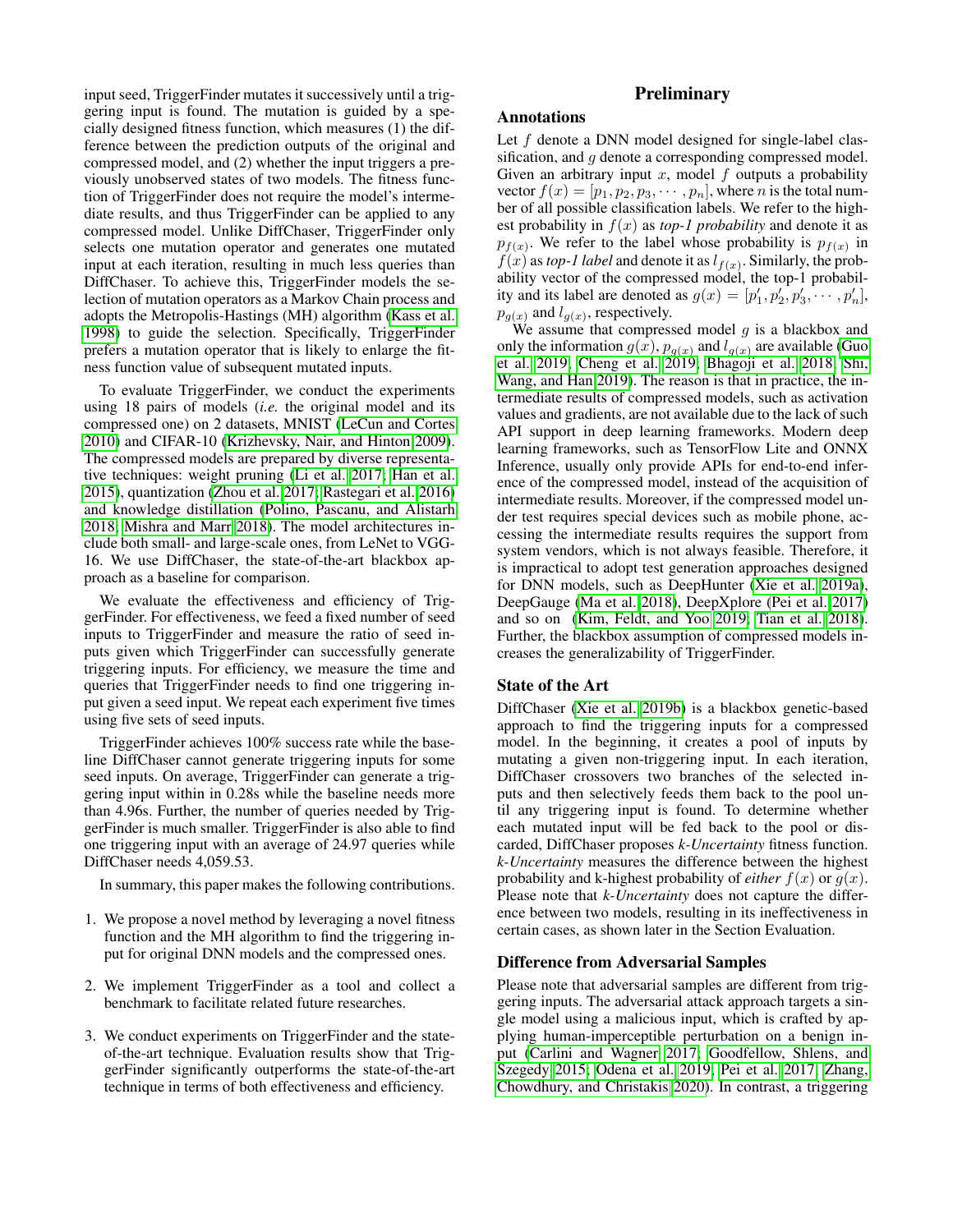input is the one that can cause an inconsistent prediction between an original model and its compressed model. Note that adversarial samples of the original model are often not triggering inputs for compressed models. In our preliminary exploration, we have leveraged FGSM [\(Goodfellow, Shlens,](#page-7-15) [and Szegedy 2015\)](#page-7-15) and CW [\(Carlini and Wagner 2017\)](#page-7-14) to generate adversarial samples for three compressed models using MNIST. On average, only 18.6 out of 10,000 adversarial samples are triggering inputs.

#### Model Compression

Various model compression algorithms such as weight pruning [\(Li et al. 2017;](#page-7-7) [Han et al. 2015\)](#page-7-8), quantization [\(Zhou et al.](#page-8-3) [2017;](#page-8-3) [Rastegari et al. 2016\)](#page-8-4) and knowledge distillation [\(Bu](#page-7-16)[ciluundefined, Caruana, and Niculescu-Mizil 2006;](#page-7-16) [Polino,](#page-8-5) [Pascanu, and Alistarh 2018;](#page-8-5) [Mishra and Marr 2018\)](#page-8-6) have been proposed to compress deep learning models. Weight pruning sets a portion of model parameters selected by predefined criteria to zero. The intuition behind weight pruning is that some weights are redundant or have an ignorable contribution to the whole inference process. Quantization compresses a model by reducing the number of bits for number representation. For example, a common way in quantization is to use 8-bit integer representation for numeric parameters, which are originally represented by 32-bit floating-point numbers. Knowledge distillation aims to train a compact model based on its large original model. In the distillation, the knowledge is transferred from the original model into the compact model.

#### Methodology

This section formulates the targeted problem, and then details how we tackle this problem in TriggerFinder.

#### Problem Formulation

Given a non-triggering input as seed input  $x_s$ , TriggerFinder strives to find a new input  $x_t$  such that the top-1 label  $l_{f(x_t)}$  predicted by the original model f is different from the top-1 label  $l_{g(x_t)}$  from the compressed model g, *i.e.*,  $l_{f(x_t)} \neq l_{g(x_t)}$ . Similar to the mutated-based test generations [\(Xie et al. 2019b;](#page-8-1) [Odena et al. 2019\)](#page-8-10), TriggerFinder attempts to find  $x_t$  by applying a series of input mutation operators on the seed input  $x_s$ . Conceptually,  $x_t = x_s + \epsilon$ , where  $\epsilon$  is a perturbation made by the applied input mutation operators.

#### Overview of TriggerFinder

Algorithm [1](#page-2-0) shows the overview of TriggerFinder. TriggerFinder takes four inputs: a seed input  $x<sub>s</sub>$ , the original and the compressed model  $f$  and  $g$ , and a list pool of predefined input mutation operators; it returns a triggering input  $x_t$  if found.

TriggerFinder finds  $x_t$  via multiple iterations. Throughout all iterations, TriggerFinder maintains two variables: op is the input mutation operator to apply, which is initially randomly picked from pool on line [1](#page-2-1) and updated each itera-tion on line [10;](#page-2-2)  $x_{max}$  is the input with the maximum fitness

#### <span id="page-2-0"></span>Algorithm 1: Overview of TriggerFinder

| <b>Input:</b> $x_s$ : a seed input                         |
|------------------------------------------------------------|
| $f$ : the original model                                   |
| g: the compressed model                                    |
| pool: a list of predefined input mutation operators        |
| <b>Output:</b> an triggering input $x_t$                   |
| 1: $op \leftarrow$ an operator randomly selected from pool |
| 2: $x_{max} \leftarrow x_s$                                |
|                                                            |

<span id="page-2-8"></span><span id="page-2-7"></span><span id="page-2-6"></span><span id="page-2-5"></span><span id="page-2-4"></span><span id="page-2-3"></span><span id="page-2-1"></span>3: while true do 4:  $x \leftarrow op(x_{max})$ 5: if  $l_{f(x)} \neq l_{g(x)}$  then 6: **return** x  $\mathcal{U}$  x is a triggering input 7: **if**  $H_{f,g}(x) \geq H_{f,g}(x_{max})$  then<br>8:  $x_{max} \leftarrow x$  // if it has highe 8:  $x_{max} \leftarrow x$  // if it has higher fitness value<br>9:  $\omega$ **p**.update() // update its ranking value  $op.\text{update}()$  // update its ranking value 10:  $op \leftarrow pool.\text{select}(op)$  // select the next operator

<span id="page-2-2"></span>value among all generated inputs, which is initialized with  $x_s$  on line [2.](#page-2-3)

In each iteration, TriggerFinder applies an input mutation operator on the input which has the highest fitness value to generate a new, mutated input, *i.e.*,  $x \leftarrow op(x_{max})$  on line [4.](#page-2-4) If x triggers a deviated behavior between  $f$  and  $g$ on line [5,](#page-2-5) then x is returned as the triggering input  $x_t$ . Otherwise, TriggerFinder compares the fitness values of  $x$  and x*max* on line [7,](#page-2-6) and use the one that has the higher value for the next iteration (line [8\)](#page-2-7) . The mutation operators are implemented separately from the main logic of TriggerFinder, and it is easy to integrate more mutation operators. In our implementation, we used the same operators as DiffChaser.

Two factors can significantly affect the performance of the Algorithm [1:](#page-2-0) *fitness function* and *the strategy to select mutation operators*. In the following section, we give a detailed illustration on each of them, including their intuitions and mechanisms.

#### Fitness Function

Following the existing test generation approaches in software testing [\(Chen et al. 2016;](#page-7-17) [Odena et al. 2019;](#page-8-10) [Xie et al.](#page-8-1) [2019b\)](#page-8-1), in TriggerFinder, if the mutated input  $x$  is a nontriggering input, the fitness function  $H_{f,g}$  is used to determine whether  $x$  should be used in the subsequent iterations of mutations(Algorithm [1,](#page-2-0) Line [7](#page-2-6)∼[8\)](#page-2-7). By selecting the proper mutated input in each iteration, we aim to move increasingly close to the triggering input from the initial seed input  $x_s$ .

Intuitions of TriggerFinder We design the fitness function from two perspectives. First, if  $x$  can cause a larger distance between outputs of f and g than  $x_{max}$ , x is more favored than  $x_{max}$ . The intuition is that if x can, then future inputs generated by mutating  $x$  are more likely to further enlarge the difference. Eventually, one input generated in the future will increase the distance substantially such that the labels predicted by  $f$  and  $g$  become different, and this input is a triggering input that TriggerFinder has been searching for.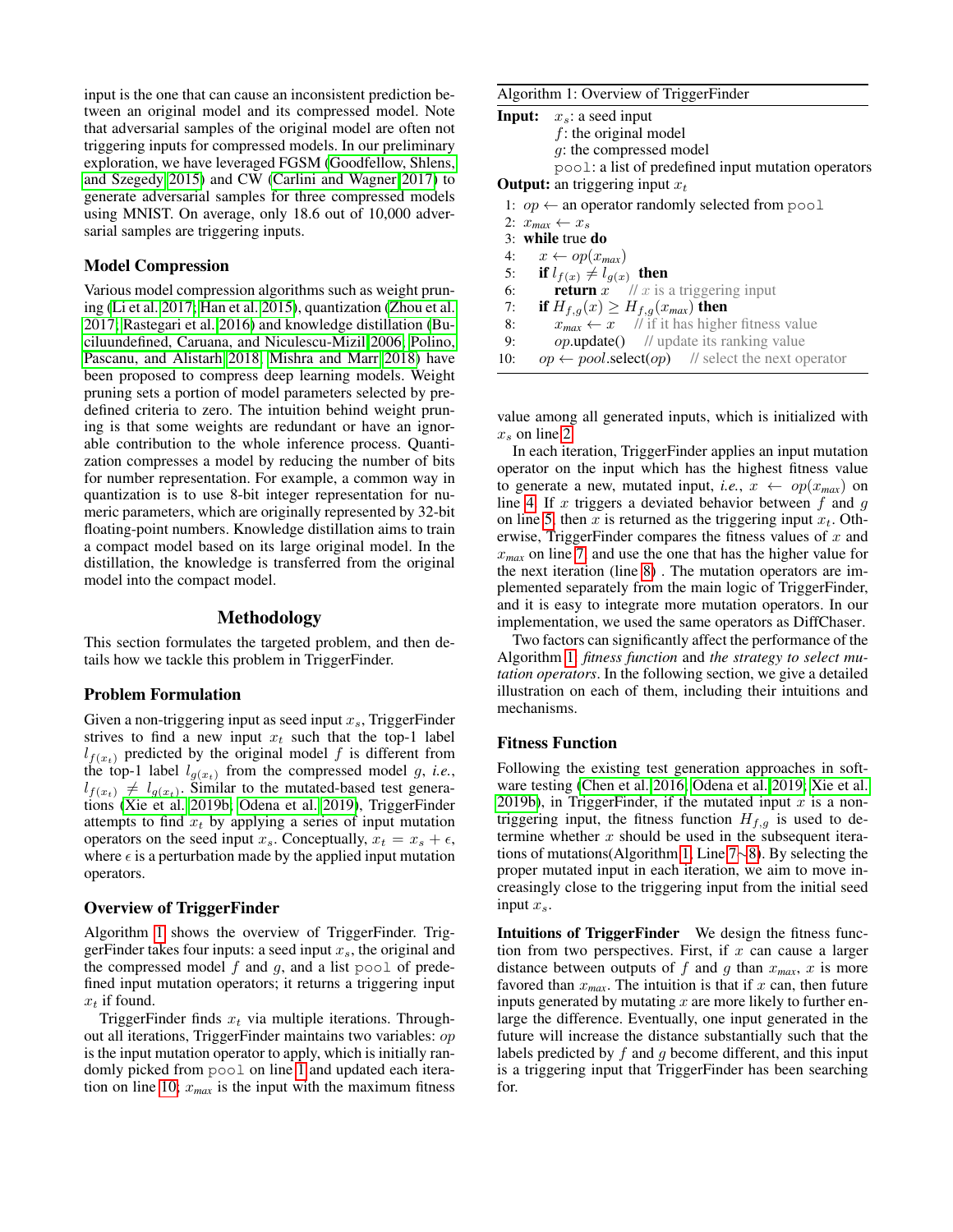Second, when  $x$  and  $x_{max}$  cause the same distance between outputs of f and g, x is preferred over  $x_{max}$  if x triggers a previously unobserved model state in  $f$  or  $g$ . Conceptually, a model state refers to the internal status of original or compressed models during inference, including but not limited to a model's activation status. If an input  $x$  triggers a model state that is different from the previously observed ones, it is likely that it triggers a new logic flow in  $f$  or  $g$ . By selecting such input for next iterations, we are encouraging TriggerFinder to explore more new logic flows of two models, resulting in new model behaviors, even deviated ones.

Definition of Fitness Function Now we present the formal definition of our fitness function  $H_{f,q}(x)$  for a nontriggering input  $x$  as a combination of two intuitions.

For the first intuition, given an input  $x$ , we denote the distance between two DNN models' outputs as  $\mathcal{D}_{f,g}(x)$ . Since x is a non-triggering input, the top-1 labels of  $f(x)$  and  $g(x)$ are the same and we simply use the top-1 probability to measure the distance, *i.e.*,  $\mathcal{D}_{f,g}(x) = |p_{f(x)} - p_{g(x)}| \in [0, 1)$ .

For our second intuition, since we assume that the compressed model is a blackbox and its internal status is not available, we use the probability vector to approximate the model state. When executing Algorithm [1,](#page-2-0) we track the probabilities vectors produced by  $f$  and  $g$  on all generated inputs. In the calculation of fitness value of  $x$  at each iteration, we check whether the pair of probability vectors output by the two DNN models  $(f(x), g(x))$  is observed previously or not. This checking is denoted as  $\mathcal{O}(x)$ ,

$$
\mathcal{O}(x) = \begin{cases} 1 & \text{if } (f(x), g(x)) \text{ has not been observed} \\ 0 & \text{otherwise} \end{cases}
$$

We adopt the Nearest Neighborhood algorithm [\(Muja and](#page-8-12) [Lowe 2014\)](#page-8-12) to determine  $\mathcal{O}(x)$ , *i.e.*, whether  $(f(x), g(x))$  is close to any previously observed states.

The fitness function  $H_{f,g}(x)$  for a non-triggering input x is defined as:

$$
H_{f,g}(x) = \delta^{-1} * \mathcal{D}_{f,g}(x) + \mathcal{O}(x)
$$

Specifically, according to  $H_{f,g}$ , for two non-triggering inputs, we choose the one with a higher  $\mathcal{D}_{f,g}$  component. If their  $\mathcal{D}_{f,g}$  components are very close (*i.e.*, the difference is less than the tolerance  $\delta$ ), they will be chosen based on  $\mathcal{O}(x)$ . In our implementation, we set  $\delta = 1e-3$ .

#### The Strategy to Select Mutation Operators

Existing work on the test generation for conventional software has shown that the selection strategy of mutation operators can have a significant impact on the performance of mutation-based test input generation techniques adopted by TriggerFinder [\(Le, Sun, and Su 2015;](#page-7-18) [Chen et al. 2016\)](#page-7-17). Following prior work, in each iteration, TriggerFinder favors a mutation operator with a high probability to make the next mutated input x have a higher fitness values than x*max*. Unfortunately, it is non-trivial to obtain such probability of mutation operators before the mutation process starts.

To tackle the challenge of selecting effective mutation operators, TriggerFinder models the problem as a Markov Chain [\(Meyn and Tweedie 2009\)](#page-8-13) and uses Monte Carlo [\(Kass et al. 1998\)](#page-7-4) to guide the selection. During the test generation, TriggerFinder selects one mutation operator from a pool of operators and applies it to the input. This process can be modeled as a stochastic process  $\{op_0, op_1, op_2, \cdots, op_t\}$ , where  $op_i$  is the selected operator at *i*-th iteration. Since the selection of  $op_{i+1}$  from all possible states only depends on  $op_i$  [\(Le, Sun, and Su 2015;](#page-7-18) [Wang](#page-8-14) [et al. 2020;](#page-8-14) [Chen et al. 2016\)](#page-7-17),

this process is a typical Markov Chain. Given this modeling, TriggerFinder further uses Markov Chain Monte Carlo (MCMC) [\(Kass et al. 1998\)](#page-7-4) to guide the selection of mutation operators in order to mimic the selection from the actual probability.

Specifically, TriggerFinder adopts Metropolis-Hasting algorithm [\(Kass et al. 1998\)](#page-7-4), a popular MCMC method to guide the selection the mutation operator pool. Throughout all iterations, for operator op, TriggerFinder associates it with a ranking value:

$$
v(op) = \frac{N_i}{N_{op}}
$$

where  $N_{op}$  is the number of times that operator  $op$  is selected and  $N_i$  is the number of times that the fitness value of input is increased after applying op. These numbers are dynamically updated in the generation as shown in Algorithm [1,](#page-2-0) line [9.](#page-2-8)

The detailed algorithm for the operator selection given the operator at last iteration  $op_{i-1}$  in TriggerFinder is shown in Algorithm [2.](#page-4-0) Based on each operator's ranking value  $v$ , TriggerFinder first sorts the mutation operators from the largest to smallest (line [1\)](#page-4-1) and denotes the index of  $op_{i-1}$  as  $k_{i-1}$ (line [2\)](#page-4-2). Then TriggerFinder selects one mutation operator from the pool (line [4\)](#page-4-3) and calculates the acceptance probability for  $op_i$  given  $op_{i-1}$  (line [6\)](#page-4-4):

$$
P\left( op_i | op_{i-1} \right) = (1-p)^{k_i - k_{i-1}}
$$

where  $p$  is the multiplicative inverse for the number of mutation operators in the pool. Following the Metropolis-Hasting algorithm, TriggerFinder randomly accepts or rejects this mutation operator based on its acceptance proba-bility (line [7\)](#page-4-5). The above process will repeat until one operator is accepted.

# Experiment Design

#### Datasets and Seed Inputs

We use the two datasets: MNIST [\(LeCun and Cortes 2010\)](#page-7-5) and CIFAR-10 [\(Krizhevsky, Nair, and Hinton 2009\)](#page-7-6) to evaluate the performance of TriggerFinder. We choose them as they are widely used for image classification tasks, and there are many models trained on them so that we can collect a sufficient number of compressed models for evaluation. The test set of each dataset consists of 10,000 images that are equally distributed in 10 classes. In our experiments, we randomly select 50 non-triggering inputs from each class of the test set. Thus, for each dataset, we use 500 seed inputs for evaluation. To mitigate the impact of randomness, we repeat the experiments five times using five unique random seeds.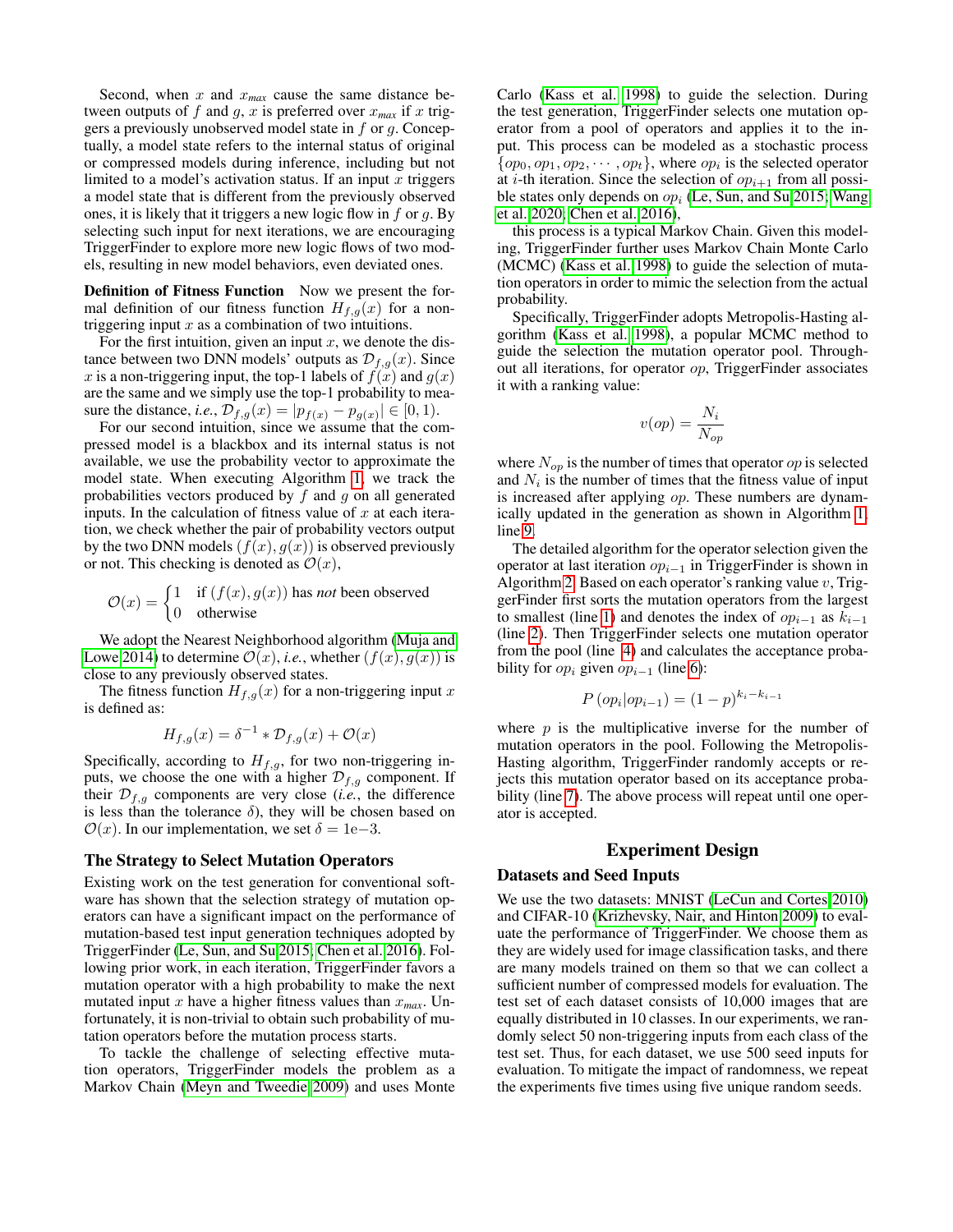<span id="page-4-0"></span>

| Algorithm 2: Mutation Operator Selection |  |  |  |
|------------------------------------------|--|--|--|
|                                          |  |  |  |

<span id="page-4-1"></span>

<span id="page-4-4"></span><span id="page-4-3"></span><span id="page-4-2"></span>6:  $p_{accept} \leftarrow (1-p)^{k_i - k'_{i-1}}$ 

- <span id="page-4-5"></span>7: **until** random.rand $(0, 1) < p_{accept}$
- 8: return  $op_i$

## Compressed Models

The compressed models used in our evaluation come from two sources. First, we use three pairs of the original model and the according quantized model used by DiffChaser. More specifically, they are LeNet-1 and LeNet-5 for MNIST, and ResNet-20 for CIFAR-10. They are compressed by the authors of DiffChaser using TensorFlow Lite [\(Abadi et al.](#page-7-19) [2015\)](#page-7-19) with 8-bit quantization. The upper half of Table [1](#page-4-6) shows their top-1 accuracy.

Second, to comprehensively evaluate the performance of TriggerFinder on other kinds of compressed models, we also prepare 15 pairs of models. Specifically, six of them are for MNIST and the remaining nine of them are for CIFAR-10. These compressed models are prepared by three kinds of techniques, namely, quantization, pruning, and knowledge distillation, using Distiller, an open-source model compression toolkit built by the Intel AI Lab [\(Zmora et al. 2019\)](#page-8-15). The lower half of Table [1](#page-4-6) shows their top-1 accuracy.

#### Evaluation Metrics

For effectiveness, we measure the success rate to find a triggering input for selected seed inputs. In terms of efficiency, we measure the average time and model queries it takes to find a triggering input for each seed input. All of them are commonly used by previous studies [\(Xie et al. 2019b;](#page-8-1) [Guo](#page-7-9) [et al. 2019;](#page-7-9) [Pei et al. 2017;](#page-8-8) [Odena et al. 2019\)](#page-8-10). Their detailed meanings are explained as follows.

Success Rate. It measures the ratio of the seed inputs based on which a triggering input is successfully found over the total number of seed inputs. The higher the success rate, the more effective the underlying methodology. Specifically, Success Rate  $= \left(\sum_{i=1}^{N} S_{x_i}\right)/N$ , where  $S_{x_i}$  is an indicator: it is equal to 1 if a triggering input based on seed input  $x_i$ is found. Otherwise,  $S_{x_i}$  is 0. N is the total number of seed inputs, *i.e.*, 500 in our experiments.

Time. It measures the average time to find a triggering input for each seed input. The shorter the time, the more efficient the input generation.

Query. It measures the average number of model queries issued by TriggerFinder in order to find a triggering input

<span id="page-4-6"></span>

| <b>Dataset</b> | Original<br>Model | Accuracy<br>$($ %) | <b>Compression</b><br><b>Method</b> | Accuracy<br>$($ %)      |  |
|----------------|-------------------|--------------------|-------------------------------------|-------------------------|--|
| <b>MNIST</b>   | LeNet-1           | 97.88              | Ouan-8-bit                          | 97.88                   |  |
|                | LeNet-5           | 98.81              | Ouan-8-bit                          | 98.81                   |  |
| CIFAR-10       | ResNet-20         | 91.20              | Ouan-8-bit                          | 91.20                   |  |
|                | <b>CNN</b>        | 99.11              | Pruning<br>Ouan                     | 99.23<br>99.13          |  |
| <b>MNIST</b>   | LeNet-4           | 99.21              | Pruning<br>Quan                     | 99.13<br>99.21          |  |
|                | LeNet-5           | 99.13              | Pruning<br>Quan                     | 98.99<br>99.15          |  |
|                | PlainNet-20       | 87.33              | Know. Distil.<br>Pruning<br>Ouan    | 75.89<br>85.98<br>87.12 |  |
| $CIFAR-10$     | ResNet-20         | 89.42              | Know. Distil.<br>Pruning<br>Ouan    | 74.60<br>89.88<br>88.89 |  |
|                | VGG-16            | 87.48              | Know Distil.<br>Pruning<br>Ouan     | 87.59<br>88.44<br>87.06 |  |

Table 1: The Top-1 Accuracy of the Original Models and Compressed Models used in Evaluation. The upper half is the models from DiffChaser and the lower half is the models prepared by this study. "Quan": Quantization; "Know. Distil.": Knowledge Distillation.

for each seed input. A model query means that one input is fed into both the original DNN model and compressed one. Since the computation of the DNN models is expensive, it is preferred to issue as few queries as possible. The fewer the average queries, the more efficient the test generation.

# Experiments Setting

Baseline and its Parameters. We use the DiffChaser [\(Xie](#page-8-1) [et al. 2019b\)](#page-8-1) as the baseline, since it is the state-of-the-art blackbox approach to our best knowledge. Specifically, we use the source code provided by the corresponding authors. For the timeout to find triggering inputs for each seed input, we use 240s for both DiffChaser and TriggerFinder, relatively longer than the timeout used in DiffChaser, *i.e.*, 180s. We use a longer timeout to mitigate the potential threat that the success rate of either DiffChaser or TriggerFinder might not saturate within a short period time, thus causing biased comparisons. For the population size of DiffChaser, we set it to the value as stated in their paper, *i.e.*, 1,000. For a fair comparison, we do not include the white-box approach [\(Xie](#page-8-2) [et al. 2019a\)](#page-8-2) in our evaluation.

Others. The experiments are conducted on a CentOS8 server with 2 CPU E5-2683V4 2.1GHz and 8 GPU 2080Ti.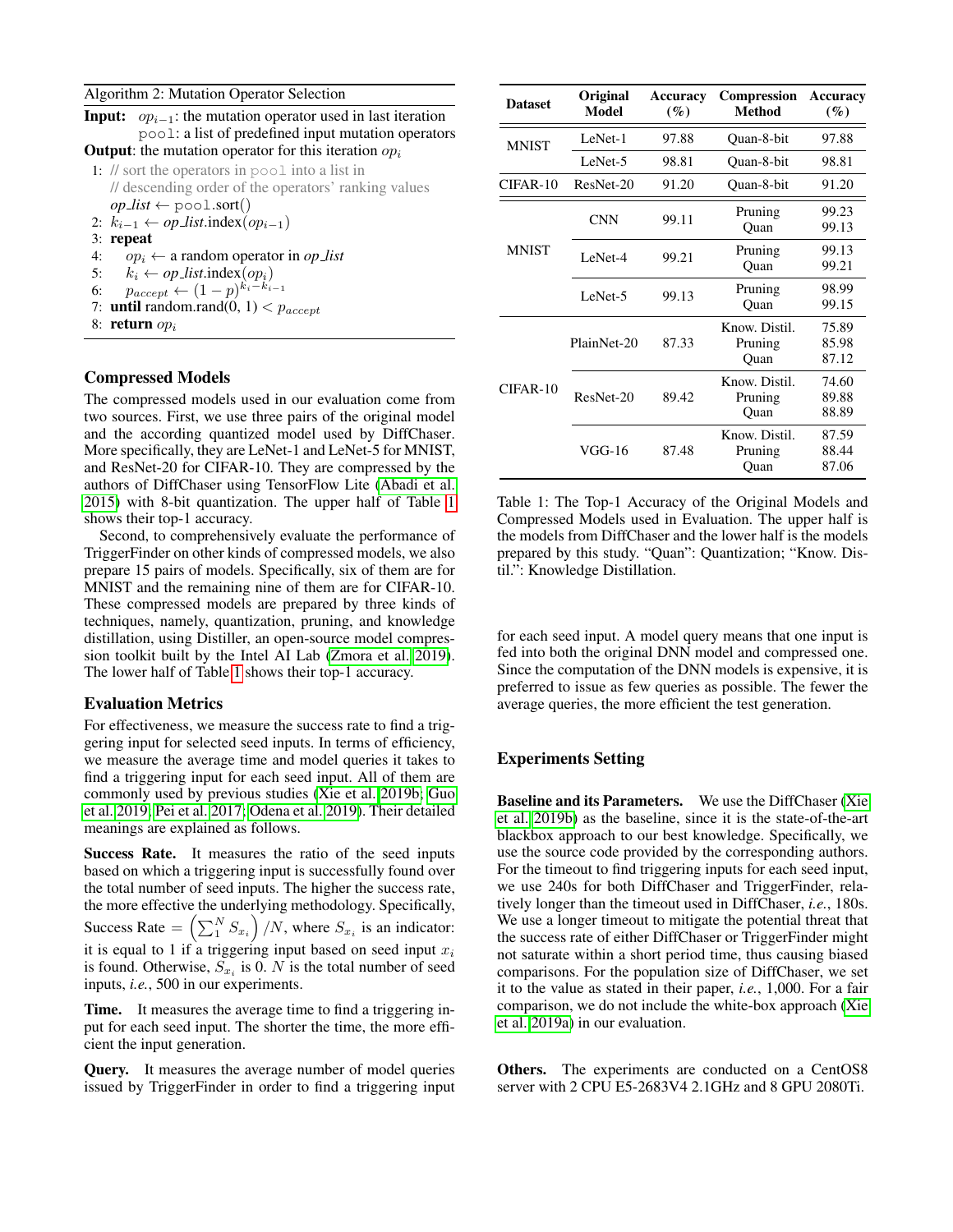<span id="page-5-0"></span>

| <b>Dataset</b> | <b>Model</b> | <b>Compression</b>                              | <b>TriggerFinder</b>    |                         |                       | <b>DiffChaser</b>          |                         |                                  |
|----------------|--------------|-------------------------------------------------|-------------------------|-------------------------|-----------------------|----------------------------|-------------------------|----------------------------------|
|                |              |                                                 | <b>Success Rate</b>     | Time(s)                 | <b>Query</b>          | <b>Success Rate</b>        | Time(s)                 | <b>Query</b>                     |
| <b>MNIST</b>   | LeNet-1      | <b>Ouantization-8-bit</b>                       | 100%                    | 0.513                   | 83.97                 | 99.24%                     | 4.618                   | 5,781.54                         |
|                | LeNet-5      | Quantization-8-bit                              | 100%                    | 0.706                   | 117.02                | 99.72%                     | 5.513                   | 6,065.78                         |
| CIFAR-10       | ResNet-20    | <b>Ouantization-8-bit</b>                       | 100%                    | 0.509                   | 30.43                 | 99.68%                     | 21.889                  | 2,346.71                         |
|                | LeNet-4      | Prune<br><b>Quantization</b>                    | 100%<br>100%            | 0.056<br>0.187          | 18.34<br>27.83        | 99.20%<br>99.44%           | 3.930<br>5.025          | 6,155.65<br>6,643.60             |
| <b>MNIST</b>   | LeNet-5      | Prune<br>Quantization                           | 100%<br>100%            | 0.071<br>0.225          | 22.03<br>28.08        | 98.76%<br>98.56%           | 3.935<br>4.494          | 6,318.75<br>6,675.32             |
|                | <b>CNN</b>   | Prune<br>Ouantization                           | 100%<br>100%            | 0.068<br>0.173          | 22.51<br>25.34        | 99.36%<br>99.44%           | 3.831<br>4.488          | 6,017.31<br>6,442.48             |
|                | PlainNet-20  | Prune<br>Quantization<br>Knowledge Distillation | 100%<br>100%<br>100%    | 0.051<br>0.470<br>0.029 | 4.31<br>9.13<br>3.97  | 99.92%<br>99.48%<br>99.68% | 2.234<br>3.140<br>2.202 | 1,939.15<br>2,011.66<br>1,951.44 |
| CIFAR-10       | ResNet-20    | Prune<br>Ouantization<br>Knowledge Distillation | 100%<br>100%<br>100%    | 0.063<br>0.685<br>0.032 | 4.70<br>10.16<br>3.91 | 99.84%<br>99.68%<br>99.96% | 2.801<br>4.444<br>2.615 | 2,155.45<br>2,213.08<br>2,095.24 |
|                | $VGG-16$     | Prune<br>Quantization<br>Knowledge Distillation | 100%<br>$100\%$<br>100% | 0.041<br>1.183<br>0.036 | 5.84<br>26.16<br>5.78 | 99.72%<br>99.72%<br>99.68% | 3.751<br>6.184<br>4.217 | 2,543.52<br>2,958.87<br>2,756.02 |

Table 2: Evaluation Results using TriggerFinder and DiffChaser.

<span id="page-5-1"></span>

Figure 2: Triggering Inputs Found by TriggerFinder

# Results and Discussions

# **Effectiveness**

Success Rate. The two Success Rate columns in Table [2](#page-5-0) show the success rate of TriggerFinder and DiffChaser, respectively. TriggerFinder achieves 100% success rate for all pairs of models. In contrast, DiffChaser fails to find the triggering input for certain seed inputs of all the pairs. The ratios of such failures range from 0.04% to 1.44%, with average 0.52%. This result demonstrates that TriggerFinder outperforms DiffChaser in terms of effectiveness. It is because DiffChaser leverages the *k-Uncertainty* fitness function to guide the generation. However, this function does not properly measure the differences between two models. In contrast, our fitness function not only measures the differences between the prediction outputs of the original and compressed models, but also measures whether the input triggers previously unobserved states of two models.

To further investigate the effectiveness of TriggerFinder, we use all the non-triggering inputs in the whole test set as seed inputs and measure the success rate of TriggerFinder on the 18 pairs of models. We found that TriggerFinder can consistently achieve a 100% success rate for all 18 pairs. Note that due to the poor efficiency of DiffChaser as shown in the next section, we are not able to conduct the same experiments using DiffChaser.

Figure [2](#page-5-1) shows two examples of the triggering inputs found by TriggerFinder in MNIST and CIFAR-10 datasets, respectively. The original models correctly classify the two inputs as "5" and "cat", respectively. However, the inputs are misclassified as "6" and "deer" by the associated compressed models, respectively.

# **Efficiency**

Time. The two Time columns in Table [2](#page-5-0) show the average time spent by TriggerFinder and DiffChaser to find triggering inputs for each seed input if successful. The time needed by TriggerFinder to find one triggering input ranges from 0.029s to 1.183s, with the average value 0.283s. DiffChaser takes much longer time than TriggerFinder. Specifically, DiffChaser takes 2.202s∼21.889s to find one triggering input. On average, TriggerFinder is 43.8x (5.2x∼115.8x) as fast as DiffChaser in terms of time.

Query. The two Query columns in Table [2](#page-5-0) show the average query issued by TriggerFinder and DiffChaser for all seed inputs if a triggering input can be found. Generally, TriggerFinder only needs less than 30 queries to find a triggering input, with only two exceptions. On average, TriggerFinder requires only 24.97 queries (3.9∼117.0). DiffChaser needs thousands of queries for each trigger input (average 4059.53), much more than TriggerFinder. For example, the smallest number of queries needed by DiffChaser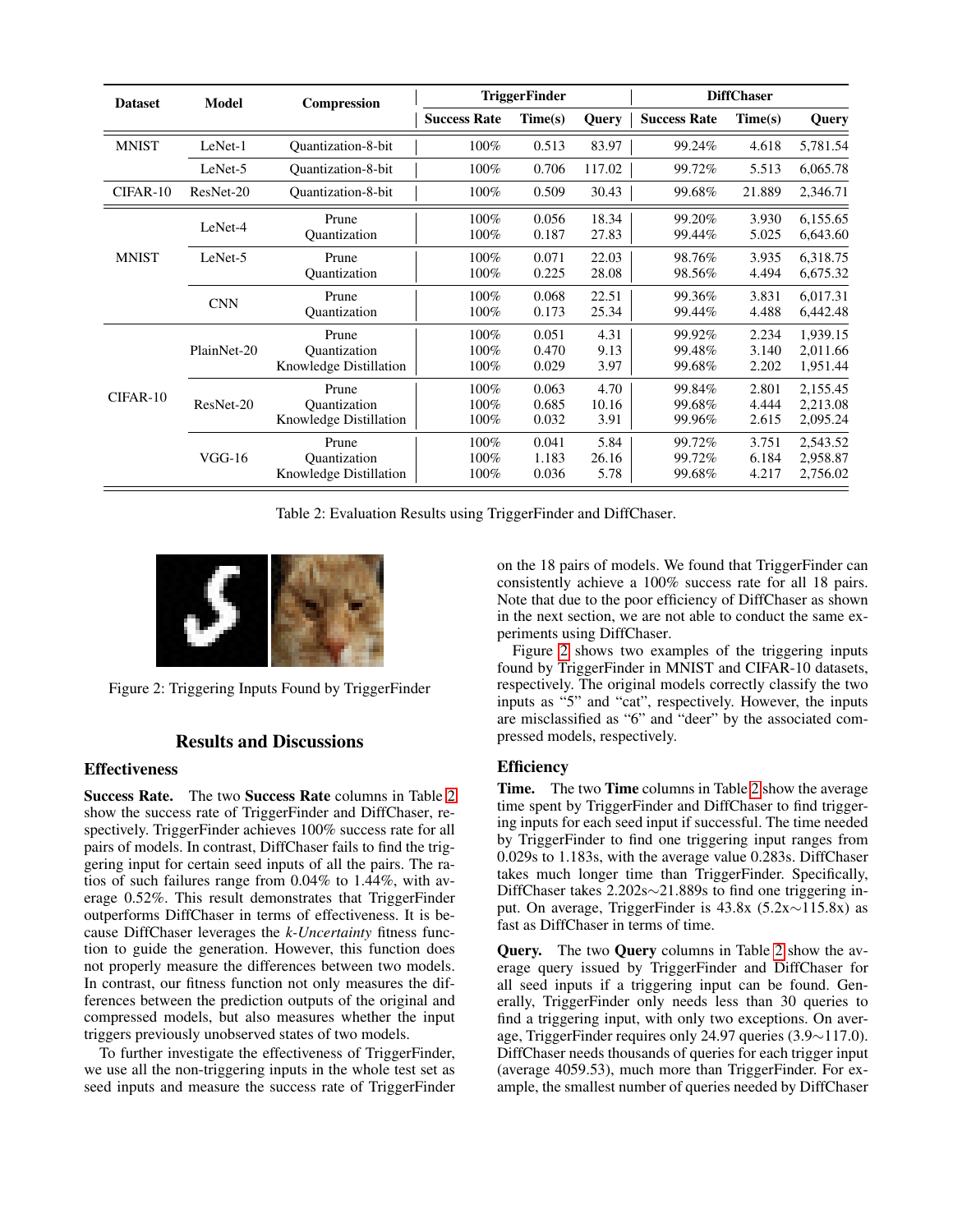<span id="page-6-0"></span>

Figure 3: Histogram of the Number of Queries Required by TriggerFinder and DiffChaser to Find the Triggering Input for the Given Seed Input. The value is averaged over five repeated experiments.

is 1,939.15 for PlainNet-20 and the compressed model utilizing the Prune compression technique. In the same pair of models, TriggerFinder only needs 4.31 queries on average. Overall, TriggerFinder is 289.8x (51.8x∼535.6x) as few as DiffChaser in terms of queries required.

We further visualize the queries of TriggerFinder and DiffChaser in Figure [3](#page-6-0) on two pairs of models: LeNet-5 Quantization-8-bit and ResNet-20 Knowledge Distillation. They are selected since the ratio of queries needed by DiffChaser over the one needed by TriggerFinder is the smallest (51.8x) and largest (535.6x) in all the 18 pairs of models. Figure [3](#page-6-0) shows the histogram of the number of queries needed by TriggerFinder and DiffChaser, respectively, as well as the mean and median. It can be observed that TriggerFinder significantly outperforms DiffChaser in terms of queries. The reason is that DiffChaser adopts a genetic algorithm to generate many inputs via crossover and feed them into DNN models in each iteration. As a result, it requires thousands of queries from the two models to find a triggering input. In contrast, TriggerFinder only needs to generate one mutated input and query once in each iteration.

#### Ablation Study

We further investigate the effects of our fitness function and mutation operator selection strategy. Specifically, we create the following two variants of TriggerFinder and compare their performance with TriggerFinder.

- 1.  $TF_D$ : the fitness function in TriggerFinder is replaced by a simpler fitness function:  $H_{f,g}(x) = \mathcal{D}_{f,g}(x)$  $|p_{f(x)} - p_{g(x)}|$ . In other words, the fitness function will not trace the model states triggered by inputs.
- 2.  $TF_R$ : the selection strategy for mutation operators in TriggerFinder is changed to uniform random selection.

We measured the success rate, time, and queries needed by each variant using the same seed inputs as the previous experiments. For  $TF_D$ , its success rates in the 18 pairs range from 40.8% to 100%, with the average value 86.6% only. It implies that it is important to encourage the mutated inputs to explore more model states as formulated by our fitness function. TF<sub>R</sub> achieves the 100% success rate. In terms of efficiency, the average time spent by  $TF_R$  for each seed input to find triggering inputs is 0.950x∼1.131x as the same as TriggerFinder, with an average value of 1.037x. The queries required by TF<sub>R</sub> is 0.946x∼1.134x as the same as TriggerFinder. More specifically, there are four out of 18 pairs where  $TF_R$  is marginally more efficient than TriggerFinder and the reason is that with our fitness function, it takes pretty limited iterations (less than 10) for these four pairs to find the triggering input. In such cases, our special selection strategy has not got the enough samples to capture the knowledge of each mutation operator. Nevertheless, in most (the other 14) pairs, TriggerFinder is  $1.06x$  as fast as TF<sub>R</sub>. The ablation study shows that our fitness function and selection strategy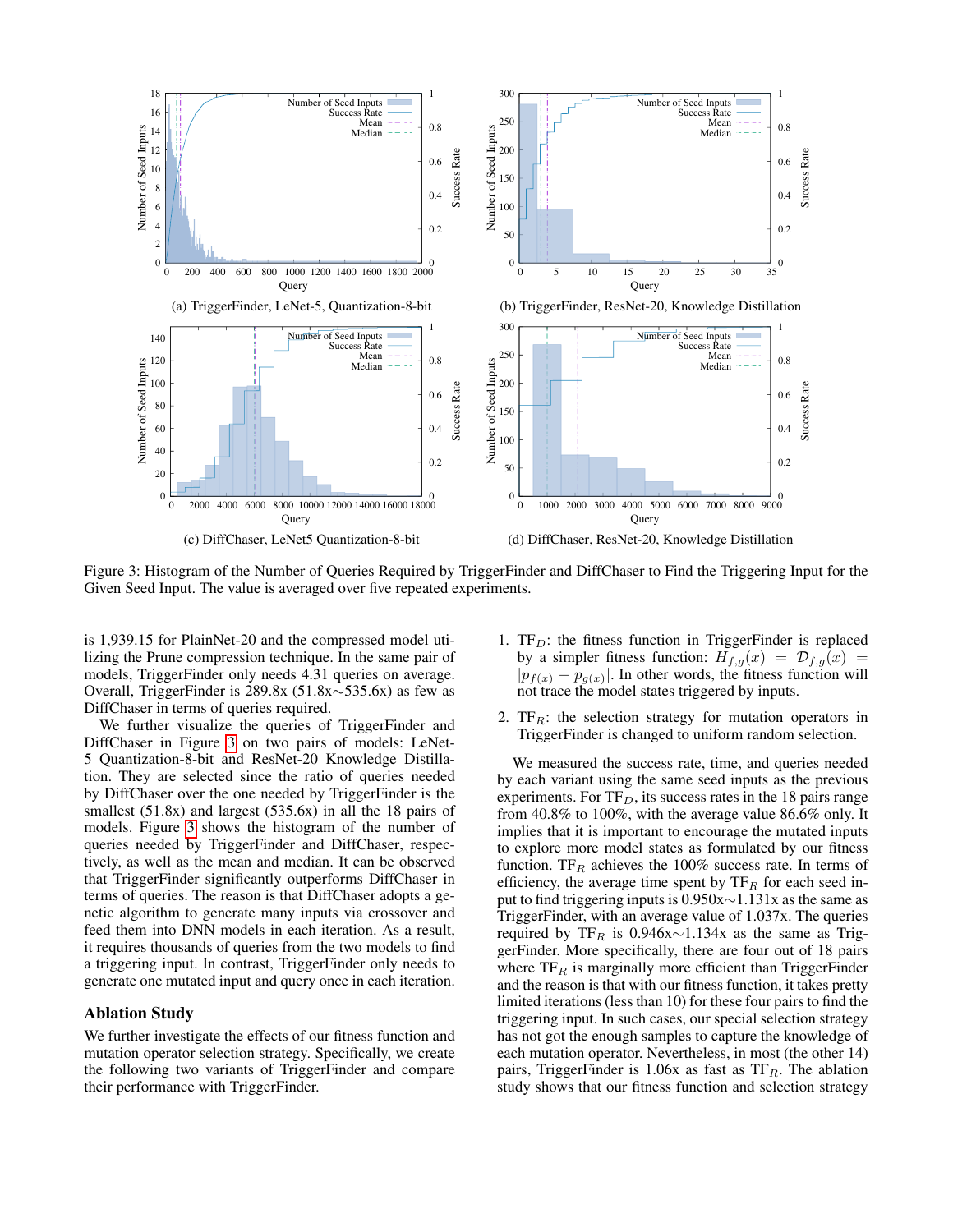both contribute towards the effectiveness and efficiency of TriggerFinder.

# Conclusion

In this paper, we proposed TriggerFinder, a novel, effective input generation method to trigger deviated behaviors between an original DNN model and its compressed model. Specifically, TriggerFinder leverages the MH algorithm in the selection of a mutation operator at each iteration to successively mutate a given seed input. TriggerFinder incorporates a novel fitness function to determine whether to use a mutated input in the next iteration. The results show that TriggerFinder outperforms prior work in terms of both effectiveness and efficiency. TriggerFinder can achieve 100% success rate using significantly less amount of time and queries than DiffChaser, the state-of-the-art technique.

#### References

<span id="page-7-19"></span>Abadi, M.; Agarwal, A.; Barham, P.; Brevdo, E.; Chen, Z.; Citro, C.; Corrado, G. S.; Davis, A.; Dean, J.; Devin, M.; Ghemawat, S.; Goodfellow, I.; Harp, A.; Irving, G.; Isard, M.; Jia, Y.; Jozefowicz, R.; Kaiser, L.; Kudlur, M.; Levenberg, J.; Mané, D.; Monga, R.; Moore, S.; Murray, D.; Olah, C.; Schuster, M.; Shlens, J.; Steiner, B.; Sutskever, I.; Talwar, K.; Tucker, P.; Vanhoucke, V.; Vasudevan, V.; Viégas, F.; Vinyals, O.; Warden, P.; Wattenberg, M.; Wicke, M.; Yu, Y.; and Zheng, X. 2015. TensorFlow: Large-Scale Machine Learning on Heterogeneous Systems. Software available from tensorflow.org.

<span id="page-7-2"></span>Akhtar, N.; and Mian, A. 2018. Threat of Adversarial Attacks on Deep Learning in Computer Vision: A Survey. *IEEE Access*, 6: 14410–14430.

<span id="page-7-11"></span>Bhagoji, A. N.; He, W.; Li, B.; and Song, D. 2018. Practical Black-Box Attacks on Deep Neural Networks Using Efficient Query Mechanisms. In Ferrari, V.; Hebert, M.; Sminchisescu, C.; and Weiss, Y., eds., *Computer Vision - ECCV 2018 - 15th European Conference, Munich, Germany, September 8-14, 2018, Proceedings, Part XII*, volume 11216 of *Lecture Notes in Computer Science*, 158–174. Springer.

<span id="page-7-16"></span>Buciluundefined, C.; Caruana, R.; and Niculescu-Mizil, A. 2006. Model Compression. In *Proceedings of the 12th ACM SIGKDD International Conference on Knowledge Discovery and Data Mining*, KDD '06, 535–541. New York, NY, USA: Association for Computing Machinery. ISBN 1595933395.

<span id="page-7-14"></span>Carlini, N.; and Wagner, D. A. 2017. Towards Evaluating the Robustness of Neural Networks. In *2017 IEEE Symposium on Security and Privacy, SP 2017, San Jose, CA, USA, May 22-26, 2017*, 39–57. IEEE Computer Society.

<span id="page-7-17"></span>Chen, Y.; Su, T.; Sun, C.; Su, Z.; and Zhao, J. 2016. Coverage-Directed Differential Testing of JVM Implementations. In *Proceedings of the 37th ACM SIGPLAN Conference on Programming Language Design and Implementation*, PLDI '16, 85–99. New York, NY, USA: Association for Computing Machinery. ISBN 9781450342612.

<span id="page-7-10"></span>Cheng, M.; Le, T.; Chen, P.; Zhang, H.; Yi, J.; and Hsieh, C. 2019. Query-Efficient Hard-label Black-box Attack: An

Optimization-based Approach. In *7th International Conference on Learning Representations, ICLR 2019, New Orleans, LA, USA, May 6-9, 2019*. OpenReview.net.

<span id="page-7-0"></span>Choudhary, T.; Mishra, V.; Goswami, A.; and Sarangapani, J. 2020. A comprehensive survey on model compression and acceleration. *Artificial Intelligence Review*.

<span id="page-7-15"></span>Goodfellow, I. J.; Shlens, J.; and Szegedy, C. 2015. Explaining and Harnessing Adversarial Examples. In Bengio, Y.; and LeCun, Y., eds., *3rd International Conference on Learning Representations, ICLR 2015, San Diego, CA, USA, May 7-9, 2015, Conference Track Proceedings*.

<span id="page-7-9"></span>Guo, C.; Gardner, J. R.; You, Y.; Wilson, A. G.; and Weinberger, K. Q. 2019. Simple Black-box Adversarial Attacks. In Chaudhuri, K.; and Salakhutdinov, R., eds., *Proceedings of the 36th International Conference on Machine Learning, ICML 2019, 9-15 June 2019, Long Beach, California, USA*, volume 97 of *Proceedings of Machine Learning Research*, 2484–2493. PMLR.

<span id="page-7-8"></span>Han, S.; Pool, J.; Tran, J.; and Dally, W. J. 2015. Learning Both Weights and Connections for Efficient Neural Networks. In *Proceedings of the 28th International Conference on Neural Information Processing Systems - Volume 1*, NIPS'15, 1135–1143. Cambridge, MA, USA: MIT Press.

<span id="page-7-4"></span>Kass, R.; Carlin, B.; Gelman, A.; and Neal, R. 1998. Markov chain monte carlo in practice: A roundtable discussion. *American Statistician*, 52(2): 93–100.

<span id="page-7-13"></span>Kim, J.; Feldt, R.; and Yoo, S. 2019. Guiding Deep Learning System Testing Using Surprise Adequacy. In *Proceedings of the 41st International Conference on Software Engineering*, ICSE '19, 1039–1049. IEEE Press.

<span id="page-7-6"></span>Krizhevsky, A.; Nair, V.; and Hinton, G. 2009. The CIFAR-10 dataset.

<span id="page-7-18"></span>Le, V.; Sun, C.; and Su, Z. 2015. Finding Deep Compiler Bugs via Guided Stochastic Program Mutation. In *Proceedings of the 2015 ACM SIGPLAN International Conference on Object-Oriented Programming, Systems, Languages, and Applications*, OOPSLA 2015, 386–399. New York, NY, USA: Association for Computing Machinery. ISBN 9781450336895.

<span id="page-7-1"></span>Lecun, Y.; Bottou, L.; Bengio, Y.; and Haffner, P. 1998. Gradient-based learning applied to document recognition. In *Proceedings of the IEEE*, 2278–2324.

<span id="page-7-5"></span>LeCun, Y.; and Cortes, C. 2010. MNIST handwritten digit database.

<span id="page-7-7"></span>Li, H.; Kadav, A.; Durdanovic, I.; Samet, H.; and Graf, H. P. 2017. Pruning Filters for Efficient ConvNets. In *5th International Conference on Learning Representations, ICLR 2017, Toulon, France, April 24-26, 2017, Conference Track Proceedings*. OpenReview.net.

<span id="page-7-3"></span>Liu, Q.; Liu, T.; Liu, Z.; Wang, Y.; Jin, Y.; and Wen, W. 2018. Security Analysis and Enhancement of Model Compressed Deep Learning Systems under Adversarial Attacks. In *Proceedings of the 23rd Asia and South Pacific Design Automation Conference*, ASPDAC '18, 721–726. IEEE Press.

<span id="page-7-12"></span>Ma, L.; Juefei-Xu, F.; Zhang, F.; Sun, J.; Xue, M.; Li, B.; Chen, C.; Su, T.; Li, L.; Liu, Y.; Zhao, J.; and Wang,